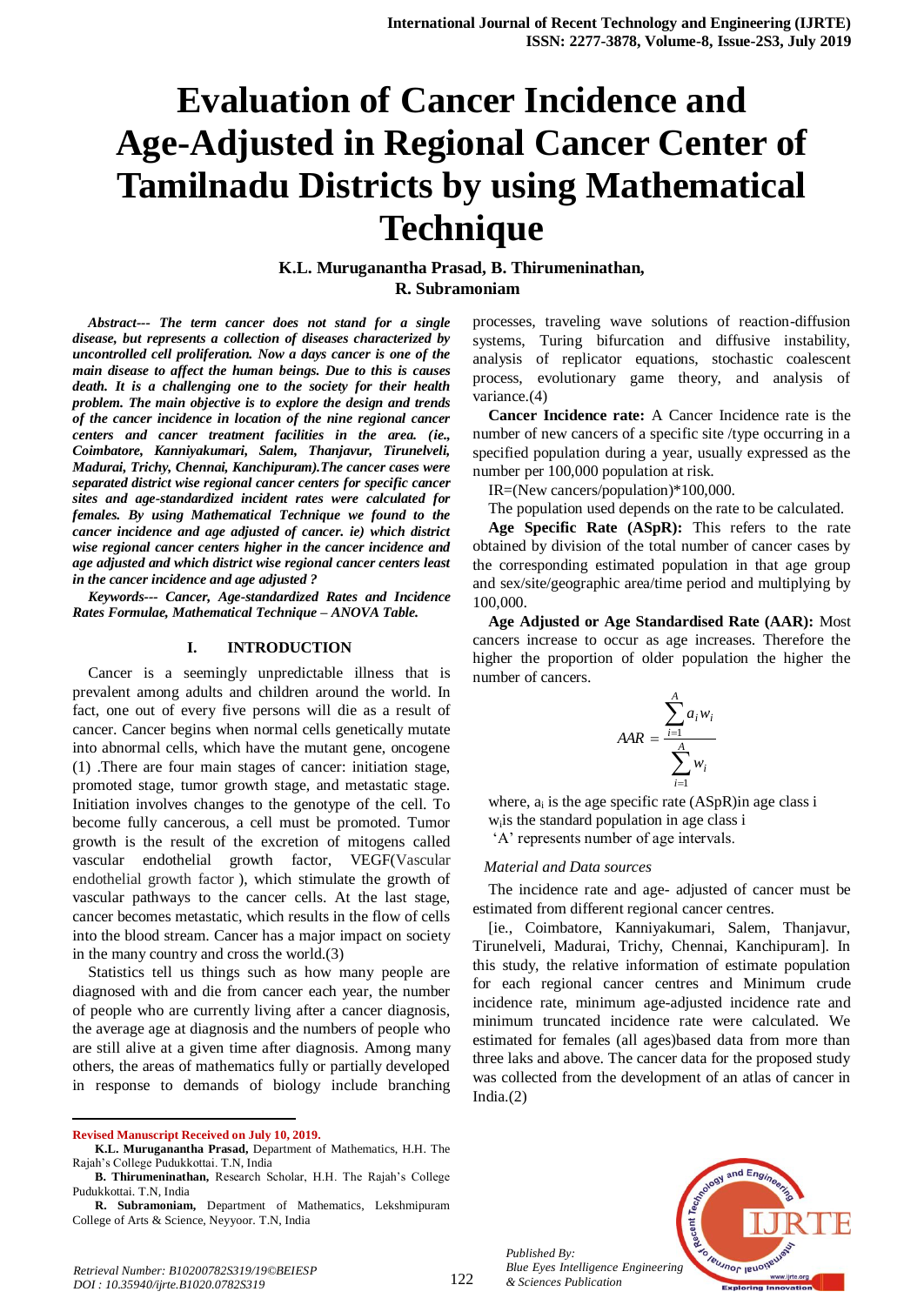#### **EVALUATION OF CANCER INCIDENCE AND AGE-ADJUSTED IN REGIONAL CANCER CENTER OF TAMILNADU DISTRICTS BY USING MATHEMATICAL TECHNIQUE**

# **II. MATHEMATICAL MODEL**

| S.NO | <b>REGIONAL</b>    | <b>MCIR</b> | <b>MAAIR</b> | <b>MTIR</b> |
|------|--------------------|-------------|--------------|-------------|
|      | <b>CANCER</b>      |             |              |             |
|      | <b>CENTRES</b>     |             |              |             |
| 1.   | I - Coimbatore     | 44          | 55           | 134         |
| 2.   | II - Kanniyakumari | 45          | 52           | 105         |
| 3.   | III - Salem        | 46          | 47           | 108         |
| 4.   | IV - Thanjavur     | 32          | 38           | 89          |
| 5.   | V - Tirunelveli    | 39          | 42           | 99          |
| 6.   | VI - Madurai       | 29          | 39           | 91          |
| 7.   | VII - Trichy       | 35          | 38           | 96          |
| 8.   | VIII - Chennai     | 29          | 34           | 93          |
| 9.   | IX - Kanchipuram   | 38          | 40           | 106         |

Data for Females the following table:

\* RCC - Regional Cancer Centres ; MCIR- Minimum Crude Incidence Rate; MAAIR- Minimum Age-Adjusted Incidence Rate; MTIR- Minimum Truncated Incidence Rate

#### **III. ANOVA TABLE AND FORMULAE & RESULTS**

The analysis of variance procedure is used to test the null hypothesis that the means of three or more populations are the same against the alternative hypothesis that not all population means are the same.The analysis of variance procedure is used to compare three or more population means in a single test.

#### *Analysis of Variance: (ANOVA)*

Analysis of variance is a technique that will enable us to test for the significance of the difference among more than two sample means.

The test is based on the analysis of variation in the data obtained from different samples. The application of one-way ANOVA requires that the following assumptions hold true.

**Assumptions of One-Way ANOVA:** The following assumptions must hold true to use *one-way ANOVA*.

**1.** The populations from which the samples are drawn are (approximately) normally distributed.

**2.** The populations from which the samples are drawn have the same variance (or standard deviation).

**3.** The samples drawn from different populations are random and independent.

The ANOVA test is applied by calculating two estimates of the variance of population distributions: the **variance between samples** and the **variance within samples**. The variance between samples is also called the **mean square between samples.** The variance within samples is also called the **mean square within samples**.(5)

## *Formulae*

- $\triangleright$  Sum of all items (T)=  $\sum X_1 + \sum X_2 + \sum X_3 + \dots$
- $\triangleright$  Correction factor (C.F)= $\frac{1}{N}$ *T* 2
- > TSS=Total Sum of Square =Sum of squares of all the items –C.F

$$
= \sum X_1^2 + \sum X_2^2 + \sum X_3^2 + \dots - \frac{T^2}{N}
$$

 $\triangleright$  SSC=Sum of Squares between Samples

|                         | $\sum X_2^2$<br>$(X_3)^2$                |
|-------------------------|------------------------------------------|
| n                       | n.<br>п                                  |
|                         | MSC=Mean squares between                 |
| samples                 |                                          |
|                         | $=$ Sum of squares between samples/d.f   |
| ↘                       | $SSE = Sum$ of squares with in           |
| samples                 |                                          |
|                         | $=$ Total sum of squares $-$ Sum of      |
| squares between samples |                                          |
| ↘                       | $MSE = Mean$ squares with in             |
| samples                 |                                          |
|                         | $=$ sum of squares with in samples / d.f |
| ↘                       | Usually we taken 5% level of             |
| significance            |                                          |

**Conclusion:** If F<sub>cal</sub><F<sub>tab</sub>, we accept Null Hypothesis and If  $F_{cal}$  $F_{tab}$ , we reject Null Hypothesis.

Here we take,  $H_0$  is Null Hypothesis and  $H_1$  is Alternative Hypothesis.

| Source of<br>variation | Sum of<br>square | Degree of<br>Freedom | Mean<br>square                 | F-ratio              |
|------------------------|------------------|----------------------|--------------------------------|----------------------|
| Between<br>Samples     | <b>SSC</b>       | $V_1 = K-1$          | $MSC =$<br><i>SSC</i><br>$K-1$ | $Fc =$<br><b>MSC</b> |
| With in<br>Samples     | <b>SSE</b>       | $V_2=N-K$            | $MSE =$<br>SSE<br>$N-K$        | <b>MSE</b>           |

Here K-Number of Samples and N-Total number of items in the given data.

## *Calculation*

H0: Cancer centre is not larger.

[There is no significant difference among the Regional cancer center]

H<sub>1</sub>: Cancer center is larger.

Given table,

| <b>RCC</b> | $MCIR(X_1)$ | $MAAIR(X_2)$ | $MTIR(X_3)$ |
|------------|-------------|--------------|-------------|
|            | 44          | 55           | 134         |
| П          | 45          | 52           | 105         |
| Ш          | 46          | 47           | 108         |
| IV         | 32          | 38           | 89          |
| v          | 39          | 42           | 99          |
| VI         | 29          | 39           | 91          |
| VII        | 35          | 38           | 96          |
| VIII       | 29          | 34           | 93          |
| IX         | 38          | 40           | 106         |

Subtracting by 38 from given data,

| <b>RCC</b> | <b>MCIR</b>                          |                  | <b>MAAIR</b>             |                  | <b>MTIR</b>      |                  |
|------------|--------------------------------------|------------------|--------------------------|------------------|------------------|------------------|
|            | $\mathbf{X}_1$                       | $\mathbf{X_1}^2$ | $\mathbf{X}_2$           | $\mathbf{X_2}^2$ | $\mathbf{X}_3$   | $\mathbf{X_3}^2$ |
| T          | 6                                    | 36               | 17                       | 289              | 96               | 9216             |
| П          | 7                                    | 49               | 14                       | 196              | 67               | 4489             |
| Ш          | 8                                    | 64               | 9                        | 81               | 70               | 4900             |
| IV         | -6                                   | 36               | $\Omega$                 | $\mathbf{0}$     | 51               | 2601             |
| V          |                                      |                  | $\overline{\mathcal{L}}$ | 16               | 61               | 3721             |
| VI         | -9                                   | 81               |                          |                  | 53               | 2809             |
| VII        | $-3$                                 | 9                | $\Omega$                 | $\mathbf{0}$     | 58               | 3364             |
| VIII       | -9                                   | 81               | $-4$                     | 16               | 55               | 3025             |
| IX         | $\theta$                             | $\mathbf{0}$     | $\overline{2}$           | 4                | 68               | 4624             |
|            | Σ<br>$\overline{X_1} = -\frac{1}{5}$ | $X_1^2=357$      | Σ<br>$X_2 = 43$          | $X_2^2=603$      | Σ<br>$X_3 = 579$ | $X_3^2 = 38749$  |